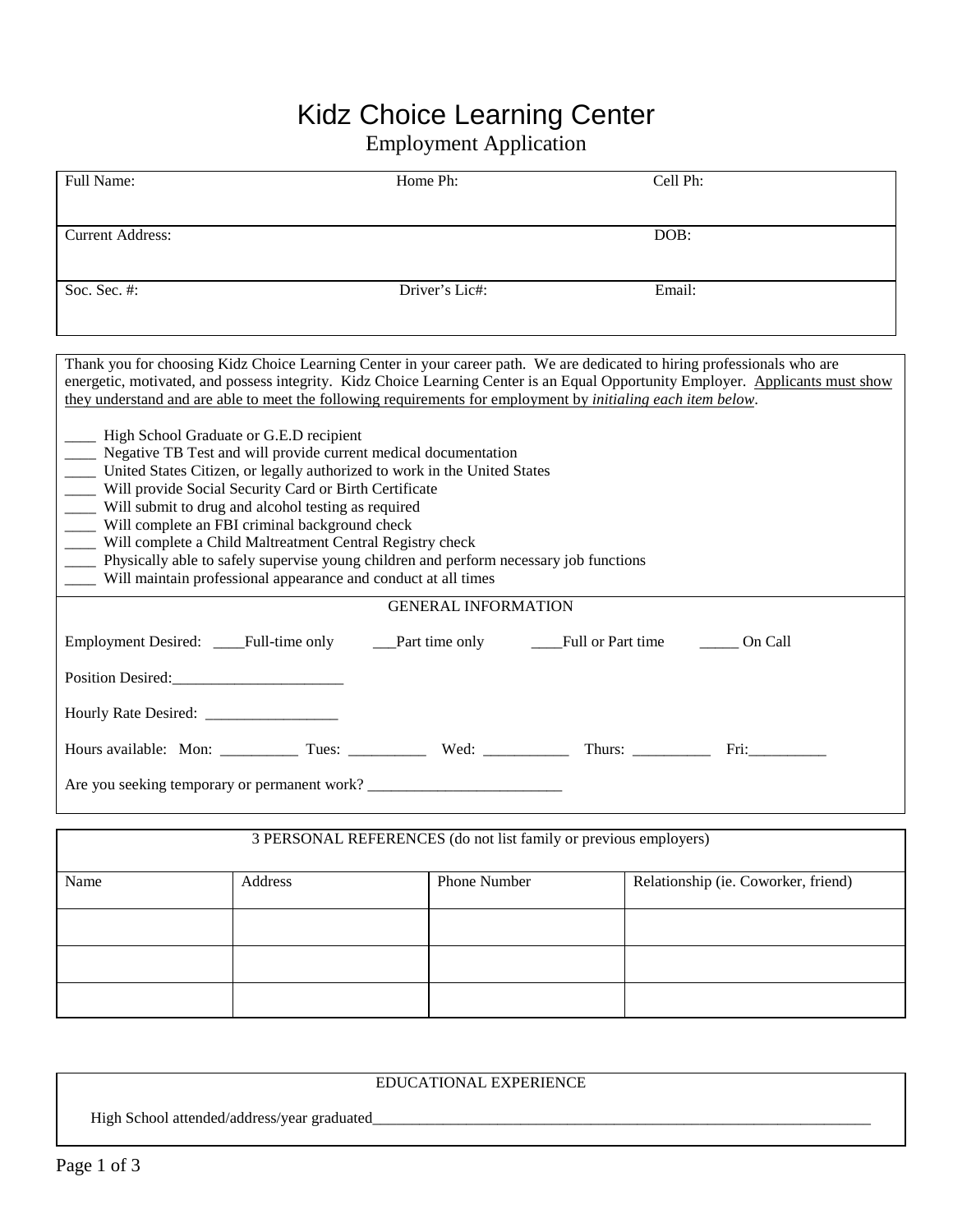| College attended/Degree or number years completed/Major                                          |  |
|--------------------------------------------------------------------------------------------------|--|
| Child Development Associate Certification                                                        |  |
| List courses completed or relevant childcare training (CPR, First Aid, Child Development, etc.): |  |
|                                                                                                  |  |
|                                                                                                  |  |
| List other skills, vocational, and technical training                                            |  |
|                                                                                                  |  |

| EMPLOYMENT HISTORY (begin with most recent) |        |  |                     |                       |                    |  |
|---------------------------------------------|--------|--|---------------------|-----------------------|--------------------|--|
| Begin/End<br>Begin/End<br>Employer/Address  |        |  | Supervisor's Name & | Your title and duties | Reason for leaving |  |
| Date                                        | Salary |  | Ph:                 |                       |                    |  |
|                                             |        |  |                     |                       |                    |  |
|                                             |        |  |                     |                       |                    |  |
|                                             |        |  |                     |                       |                    |  |
|                                             |        |  |                     |                       |                    |  |
|                                             |        |  |                     |                       |                    |  |
|                                             |        |  |                     |                       |                    |  |
|                                             |        |  |                     |                       |                    |  |
|                                             |        |  |                     |                       |                    |  |
|                                             |        |  |                     |                       |                    |  |

OFFENSES – Criminal background checks will be conducted on all applicants.

\_\_\_\_\_\_\_\_\_\_\_\_\_\_\_\_\_\_\_\_\_\_\_\_\_\_\_\_\_\_\_\_\_\_\_\_\_\_\_\_\_\_\_\_\_\_\_\_\_\_\_\_\_\_\_\_\_\_\_\_\_\_\_\_\_\_\_\_\_\_\_\_\_\_\_\_\_\_\_\_\_\_\_\_\_\_\_\_\_\_\_\_\_\_\_\_\_\_\_\_\_\_\_\_\_\_

\_\_\_\_\_\_\_\_\_\_\_\_\_\_\_\_\_\_\_\_\_\_\_\_\_\_\_\_\_\_\_\_\_\_\_\_\_\_\_\_\_\_\_\_\_\_\_\_\_\_\_\_\_\_\_\_\_\_\_\_\_\_\_\_\_\_\_\_\_\_\_\_\_\_\_\_\_\_\_\_\_\_\_\_\_\_\_\_\_\_\_\_\_\_\_\_\_\_\_\_\_\_\_\_\_\_

\_\_\_\_\_\_\_\_\_\_\_\_\_\_\_\_\_\_\_\_\_\_\_\_\_\_\_\_\_\_\_\_\_\_\_\_\_\_\_\_\_\_\_\_\_\_\_\_\_\_\_\_\_\_\_\_\_\_\_\_\_\_\_\_\_\_\_\_\_\_\_\_\_\_\_\_\_\_\_\_\_\_\_\_\_\_\_\_\_\_\_\_\_\_\_\_\_\_\_\_\_\_\_\_\_\_

Have you ever pled guilty, no contest or been convicted of any criminal offense? If yes, explain:

Has a report of child maltreatment ever been made against you? If yes, explain:

Has a court ever denied parental, custodial, or visitation rights as a result of neglect or abuse of a child? If yes, explain:

While employed in a childcare program, have you ever been the subject of disciplinary action or been responsible for a child care

facility receiving an administrative or disciplinary action? If yes, explain:

## PLEASE ANSWER THE FOLLOWING QUESTIONS:

\_\_\_\_\_\_\_\_\_\_\_\_\_\_\_\_\_\_\_\_\_\_\_\_\_\_\_\_\_\_\_\_\_\_\_\_\_\_\_\_\_\_\_\_\_\_\_\_\_\_\_\_\_\_\_\_\_\_\_\_\_\_\_\_\_\_\_\_\_\_\_\_\_\_\_\_\_\_\_\_\_\_\_\_\_\_\_\_\_\_\_\_\_\_\_\_\_\_\_\_\_\_\_\_\_\_

1. What are your career goals and objectives?